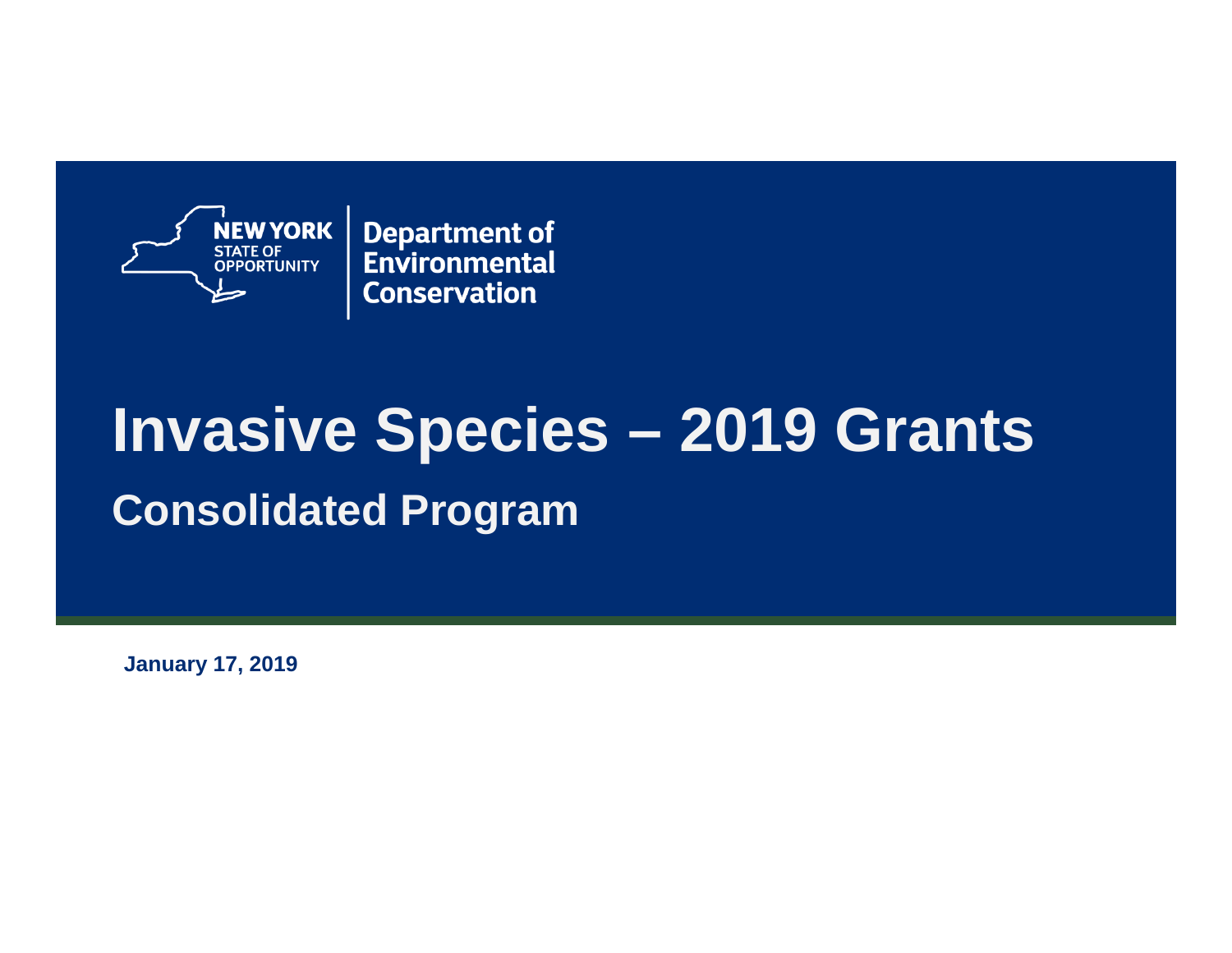#### **Invasive Species 2019 Grant Program**

**NYS Grants Gateway Application ID Nos.:**

- **Aquatic Invasive Species Spread Prevention DEC01- ISGP1a-2019**
- **Terrestrial and Aquatic Invasive Species Rapid Response DEC01-ISGP2a-2019**
- **Terrestrial and Aquatic Invasive Species Research DEC01- ISGP3a-2019**
- **Lake Management Planning DEC01-ISGP4a-2019**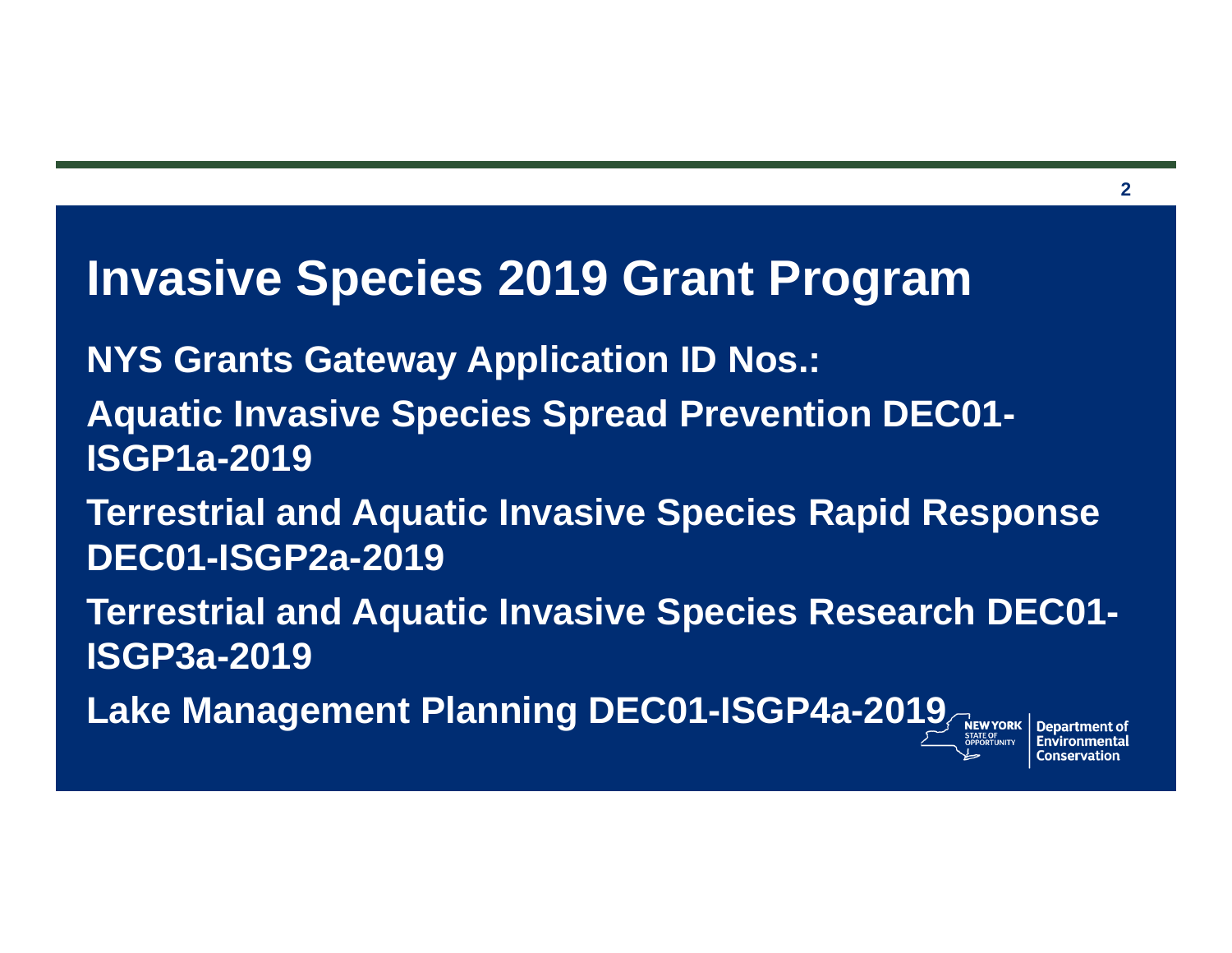### **Consolidated Invasive Species Grants–**

\$3 million in funding available Due date February 15, 2019 3:00PM Range \$11,000-\$100,000 25% Match Required Eligible Applicants: Government Entities, Academic Institutions and Not-For-Profit Corporations

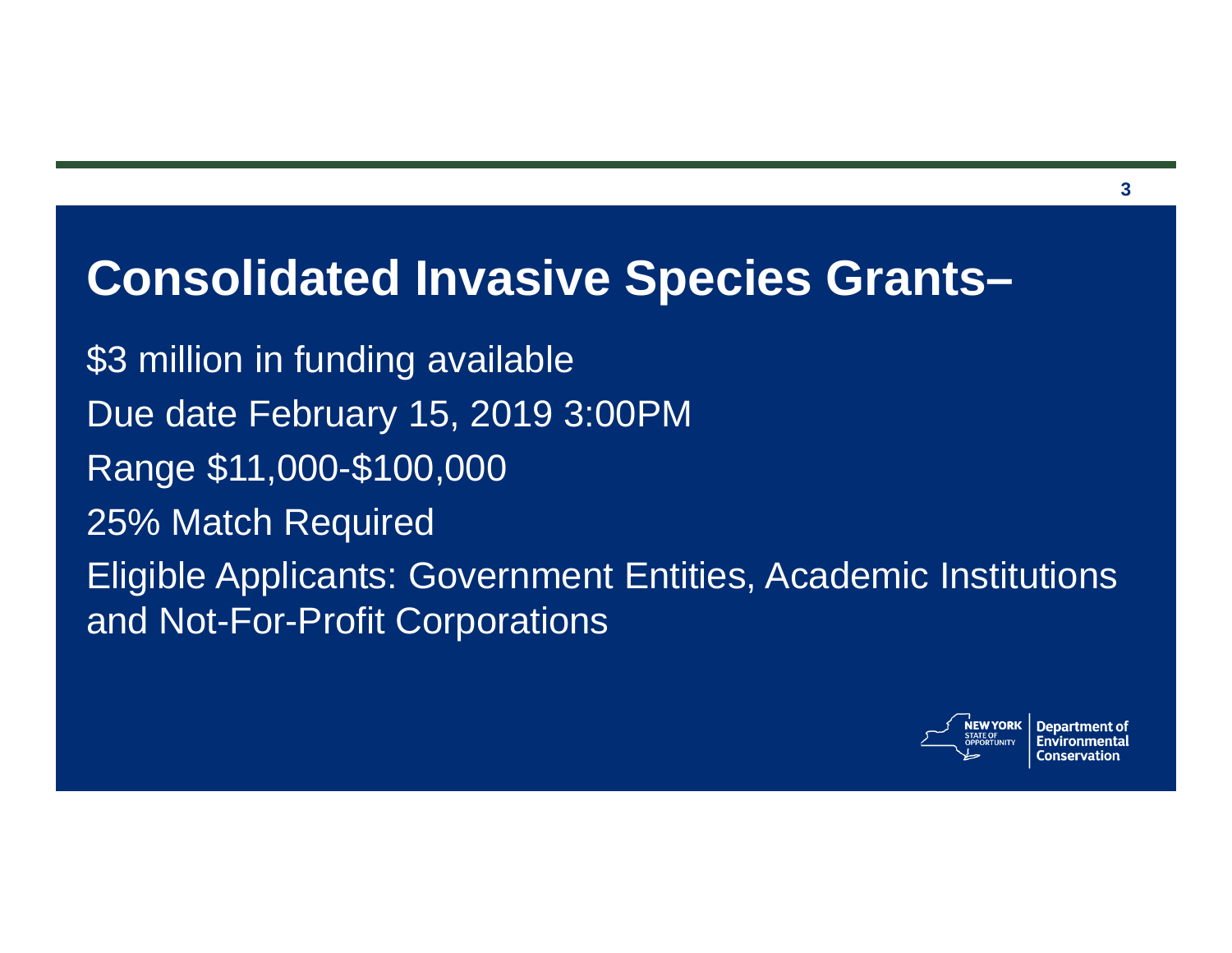### **Consolidated Invasive Species Grants–**

#### Four Grant Categories:

- 1) Spread Prevention
- •Boat Stewards, E/O
- • Boat Decontamination **Stations**
- 2) Rapid Response and Control
- 3) Invasive Species Research
- 4) Lake Management Planning





**Department of** Environmental **Conservation** 

**4**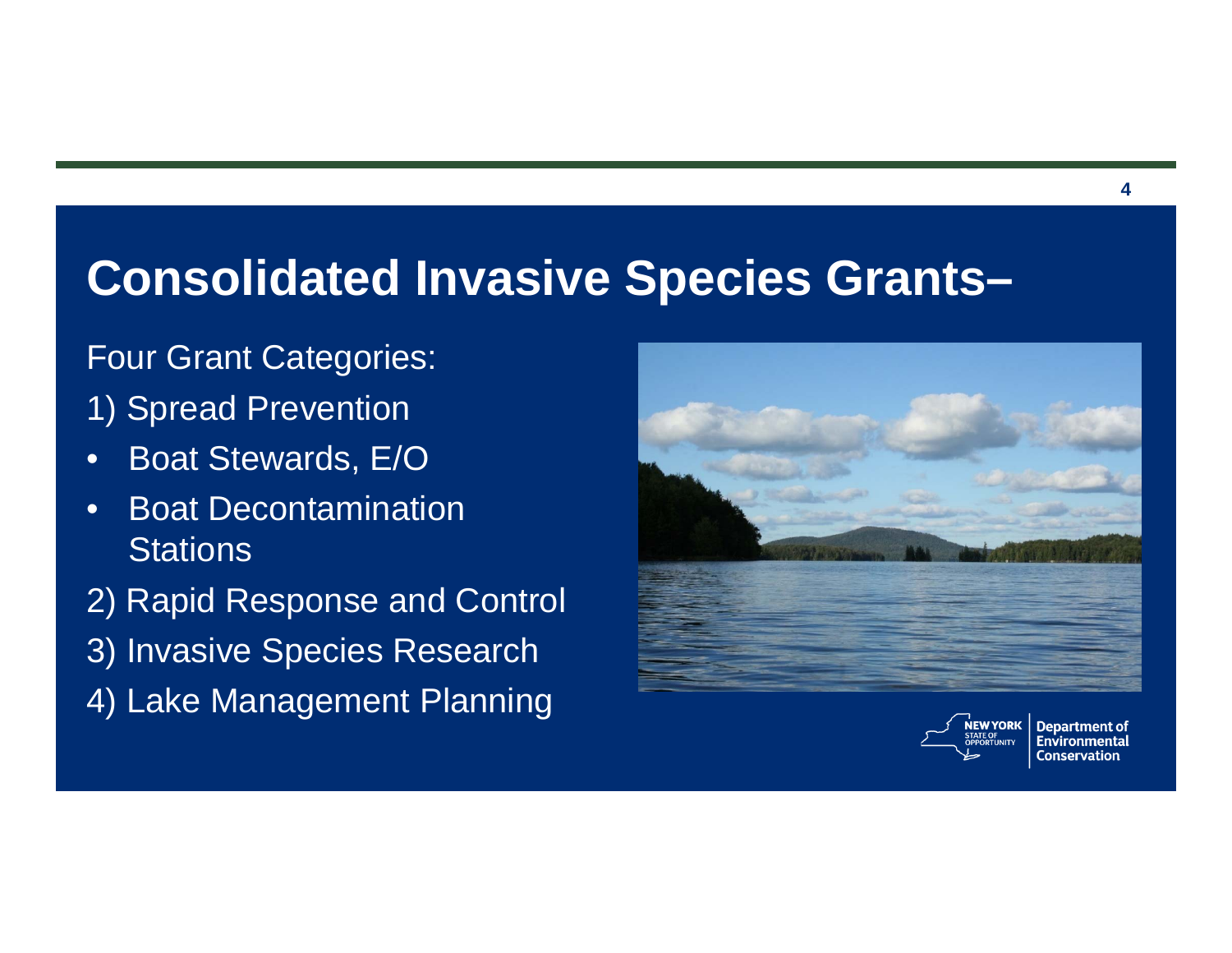## **Aquatic IS Spread Prevention- Stewards**

#### **Stewards**

- $\bullet$ Strategically placing boat stewards in Focus Areas for AIS Spread Prevention
- $\bullet$  Developing regional boat steward programs
- $\bullet$  High priority small bodies AIS i.e. spiny waterflea
- $\bullet$ Multiple waterbodies

#### **Stewards**

- • Distribute DEC education and outreach materials
- Participating in the Watercraft Inspection Steward Program app
- Place standard signage at boat launch
- • Construct and install AIS **disposal station STREWYORK**

**5**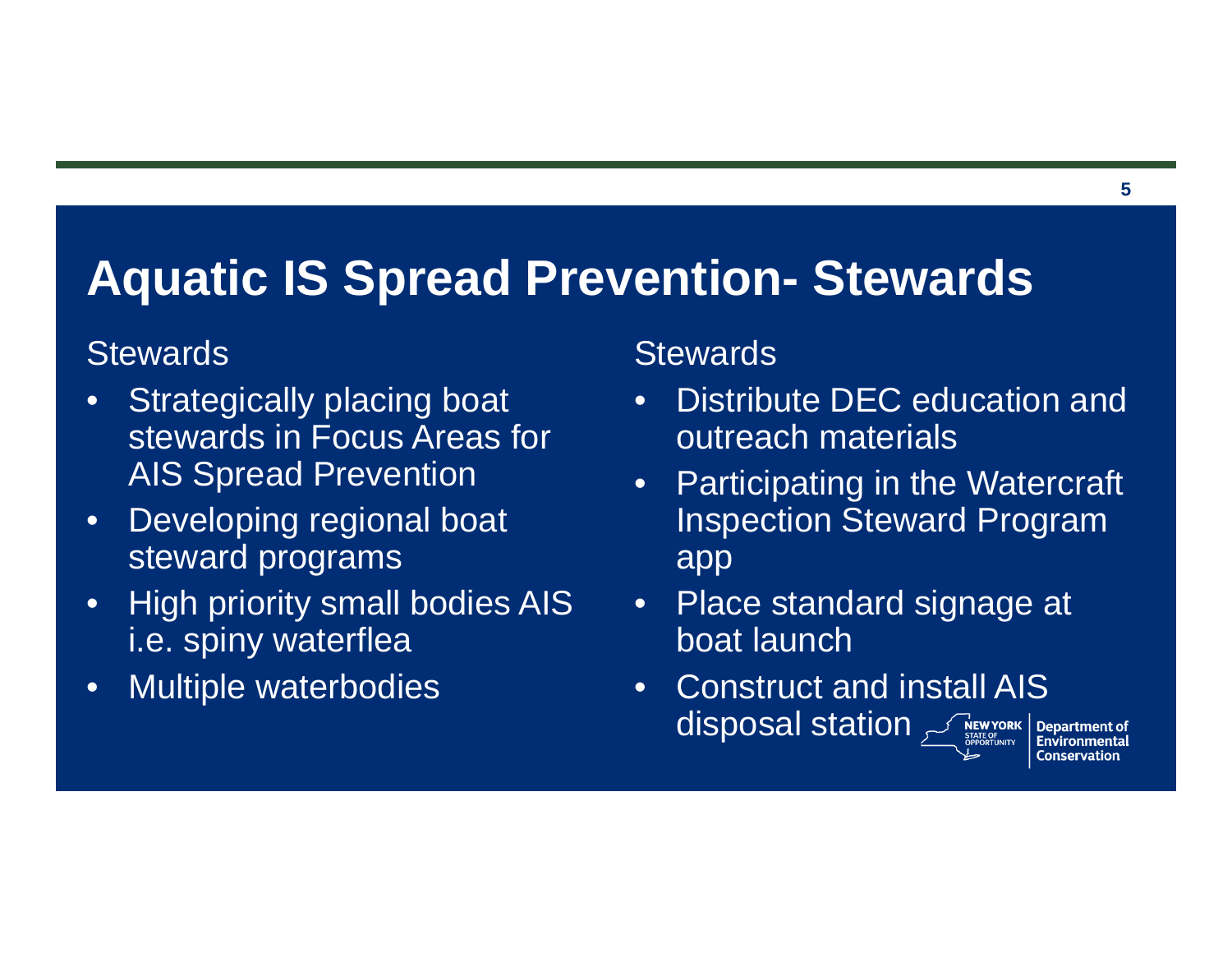# **Aquatic IS Spread Prevention-Decontamination**

- $\bullet$  Strategically place stewards operating decontamination stations in Focus Areas for AIS Spread Prevention
- $\bullet$ Developing regional programs
- • Siting decontamination stations on major travel corridors, boat launches in vicinity of waters with small bodied AIS
- Deliver boat steward and decontamination programs through cooperative partnering by one or more municipalities, nongovernmental organization or academic institution
- $\bullet$  Note: Applicants must have a lake management plan in place before beginning project



**Conservation**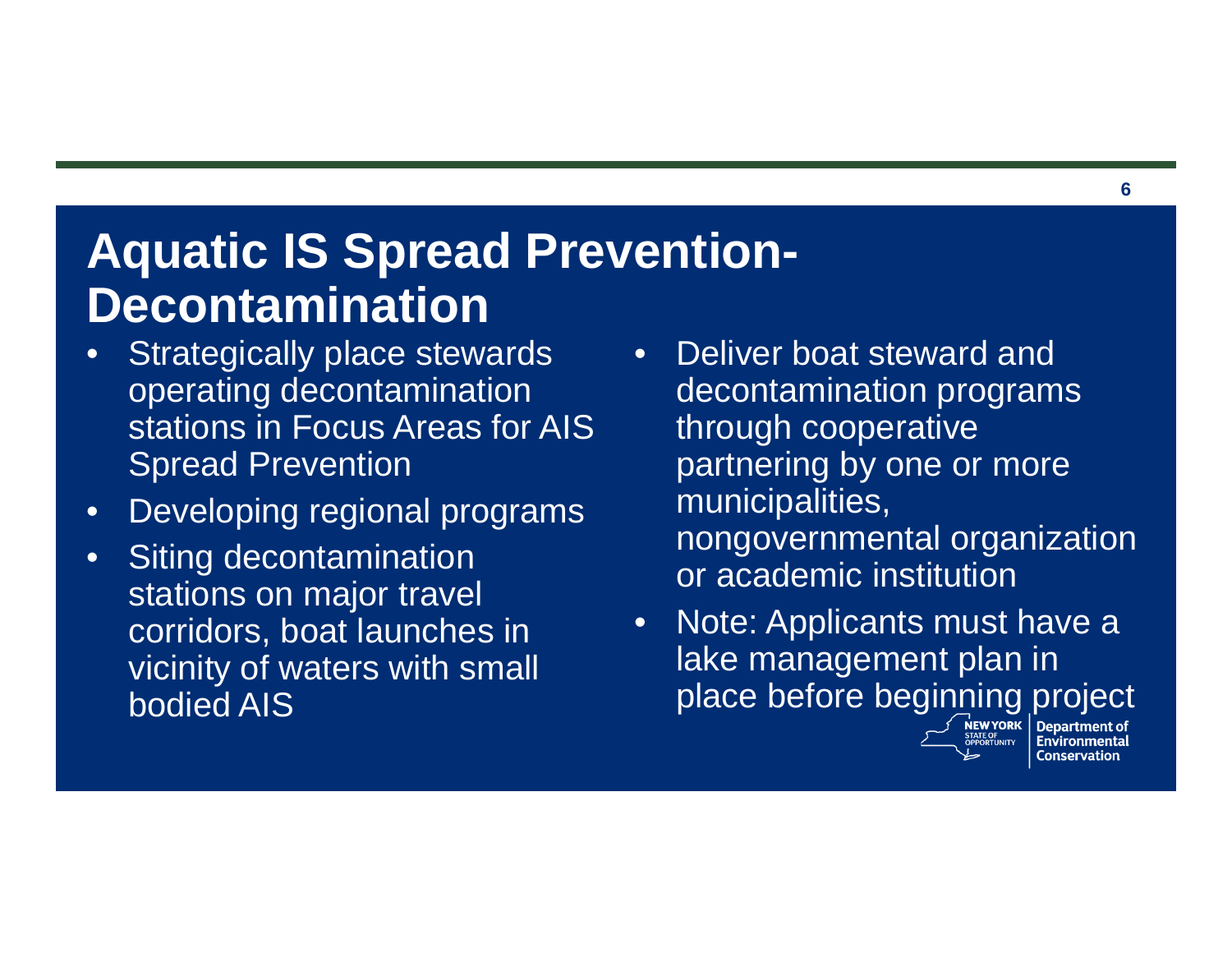# **Invasive Species Rapid Response and Control**

- $\bullet$  Physical and Mechanical Removal- Hand pull, drawdown, and mechanical harvesting
- • Chemical Treatment-Herbicides and shading
- $\bullet$  Biocontrol Releases- Grass carp and herbivorous insects
- $\bullet$  Note: Applicants submitting proposals for aquatic invasive species projects in waterbodies >5 acres must have a lake management plan in place before beginning project



**Department of** Conservation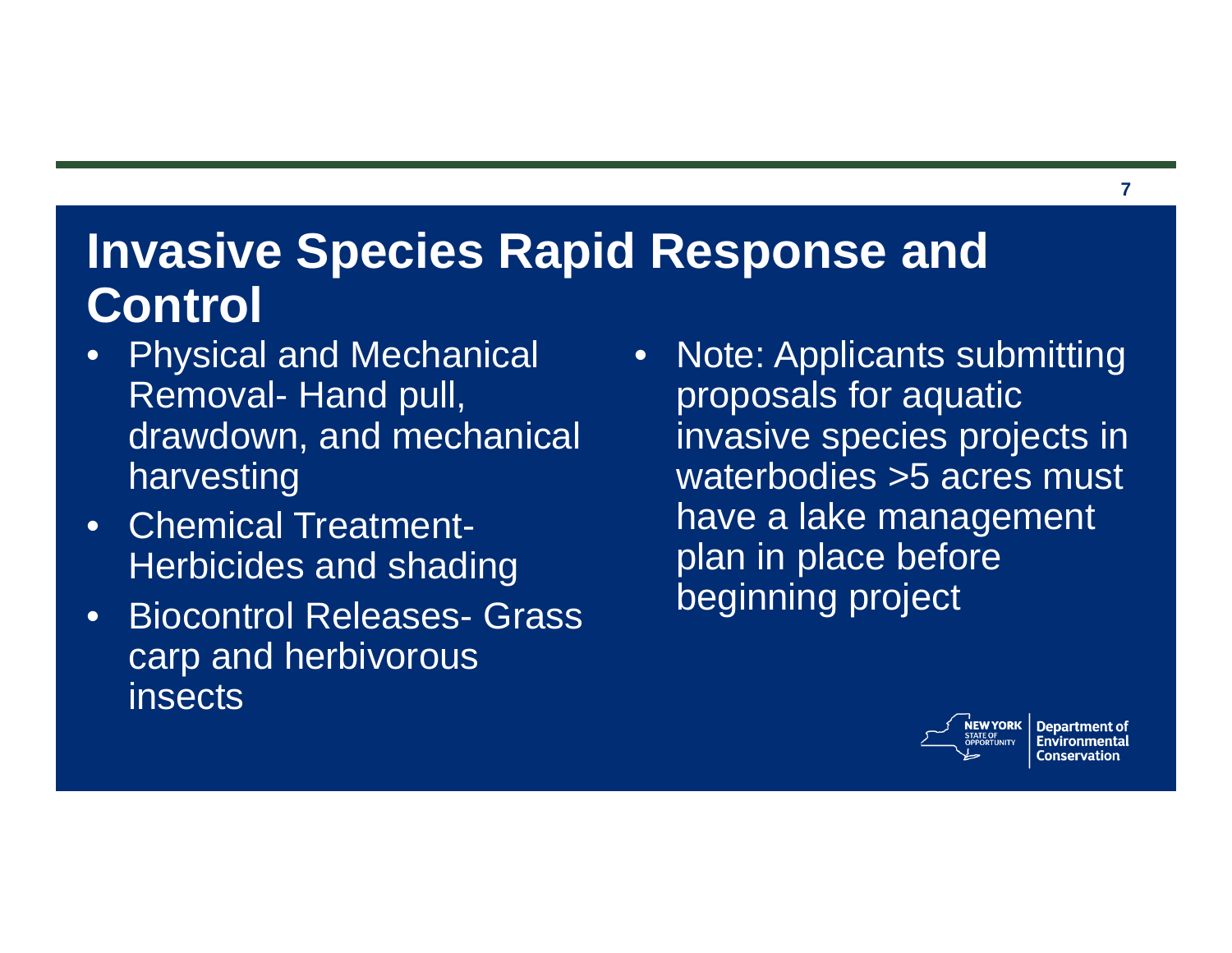### **Invasive Species Research**

- $\bullet$  Support projects that provide a foundation for new approaches to invasive species management
- $\bullet$  Document the impacts of invasive species on ecosystem function
- • Develop and test new management tools
- • Synthesize and communicate research **results**
- • Understand the life history of Prohibited and Regulated IS
- • Researching impacts of invasive species to native plants, animals, water quality and environmental factors
- $\bullet$  Develop effective, selective control methodologies with long-term management strategies for natural areas
- • Collection of data and analysis to better understand the prevention, introduction, spread, management, and ecology of invasive species
- Document viability of AIS out of water •**Environmental Conservation**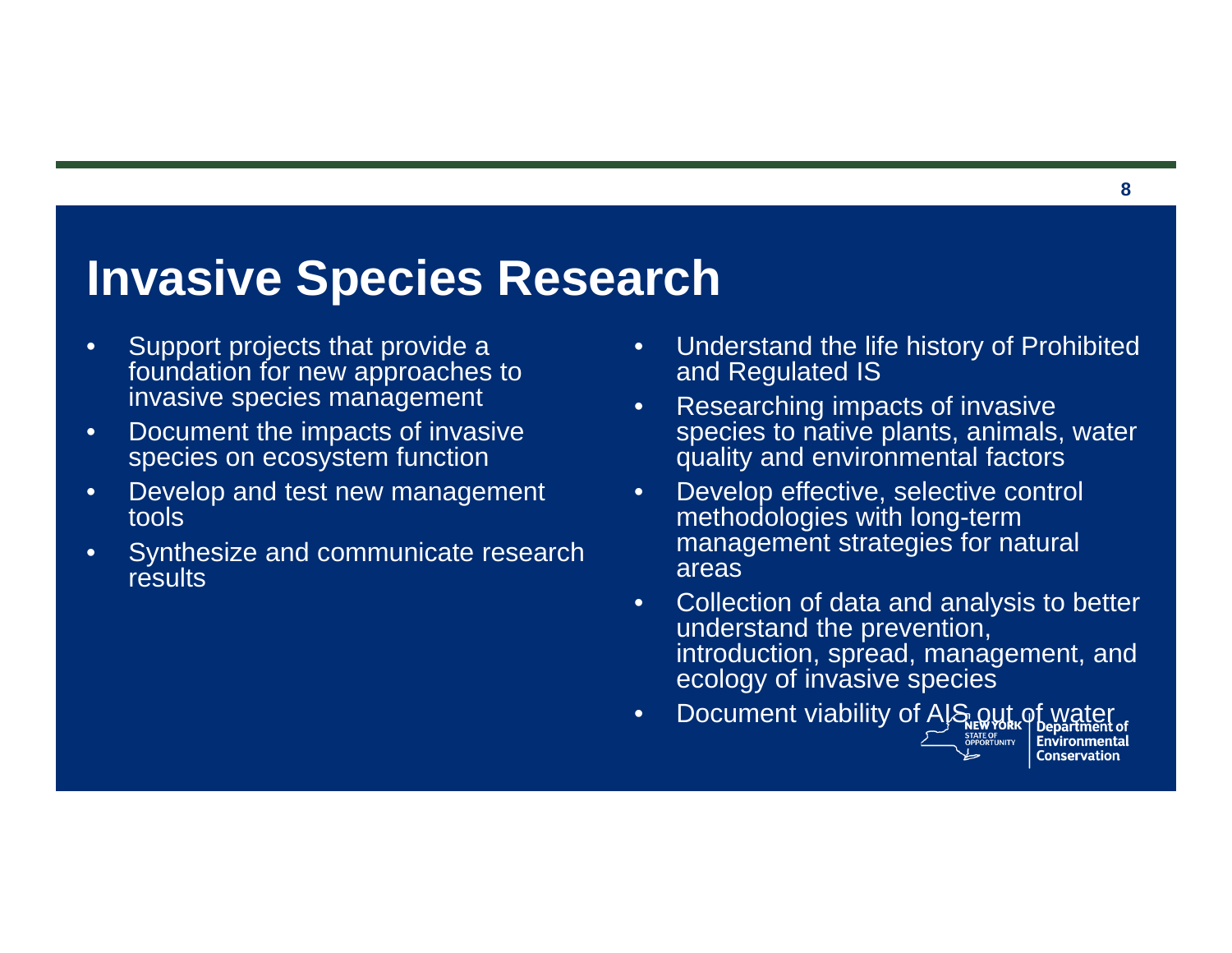# **Lake Management Planning**

- $\bullet$  Fund the development and finalization of lake management plan for priority (>5 acres) waterbodies
- $\bullet$  Address underlying causes of AIS infestations
- • Provide a context for control and management of AIS

Successful lake management plans will:

- •Assess lake conditions
- •Identify water quality problems
- • Determine management actions that will address short-term issues and long-term causes of lake problems
- • Build local support to address lake issues
- • Develop a funding base to support implementation of Plan
- • Educate lake residents, user groups and other stakeholders



**Department of** Environmental **Conservation**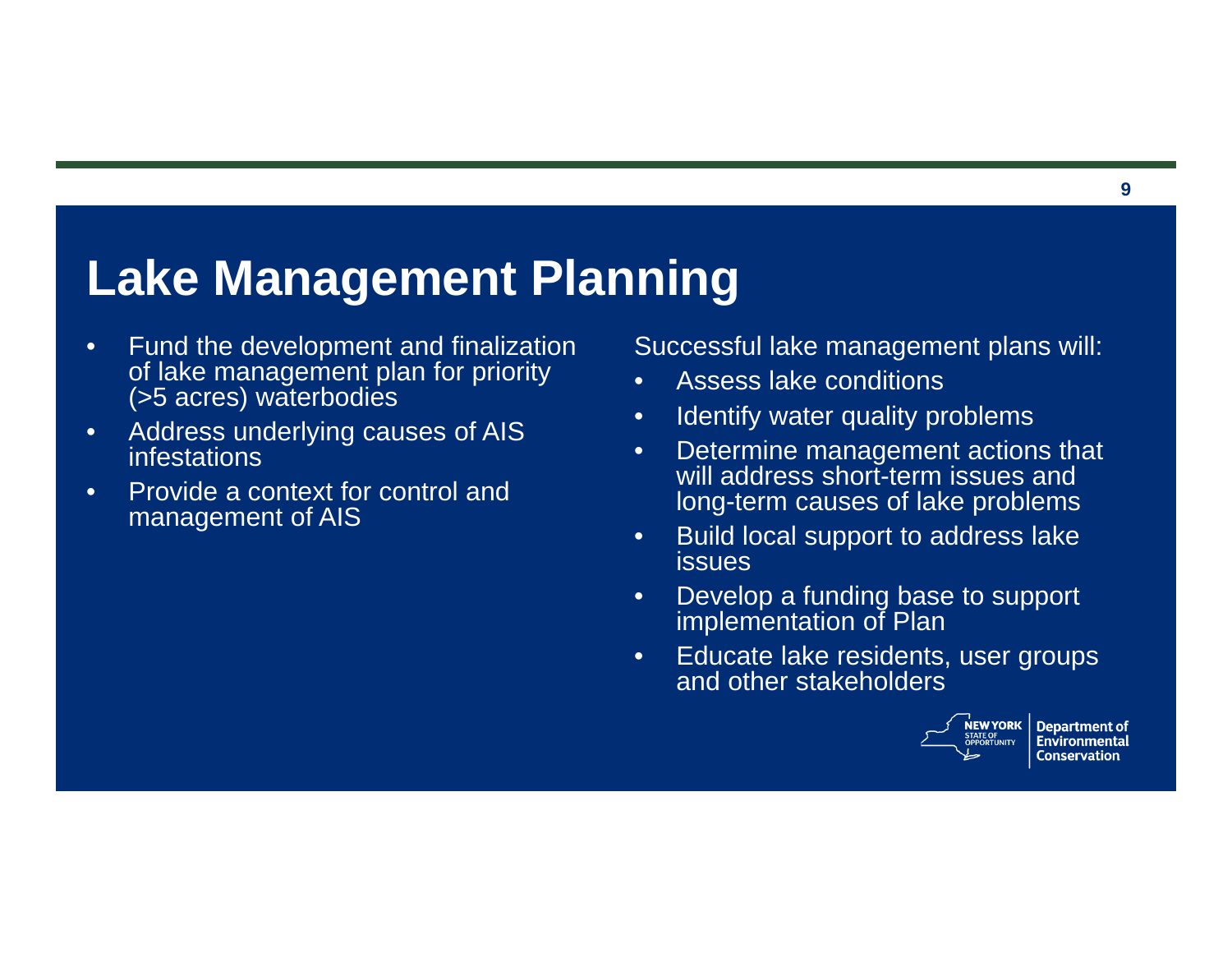# **Invasive Species 2019 Grants- Scoring/ Final Reports**

#### All applications will be reviewed and scored by a review team

- •Pass/ Fail Criteria
- $\bullet$ Project Specific Criteria 75
- $\bullet$ Cost Effectiveness Criteria 20
- $\bullet$ Statewide Priority Points 5

DEC reserves the right not to award funding if technical review score is below 52 out of 75 points

- $\bullet$  Final Report must be submitted and approved by the DEC prior to the release of the final contract payment
- • Describe partnerships, education/ outreach, methodology, work completed, quantify area treated/ managed, results, success, recommendations



**Department of** Environmental Conservation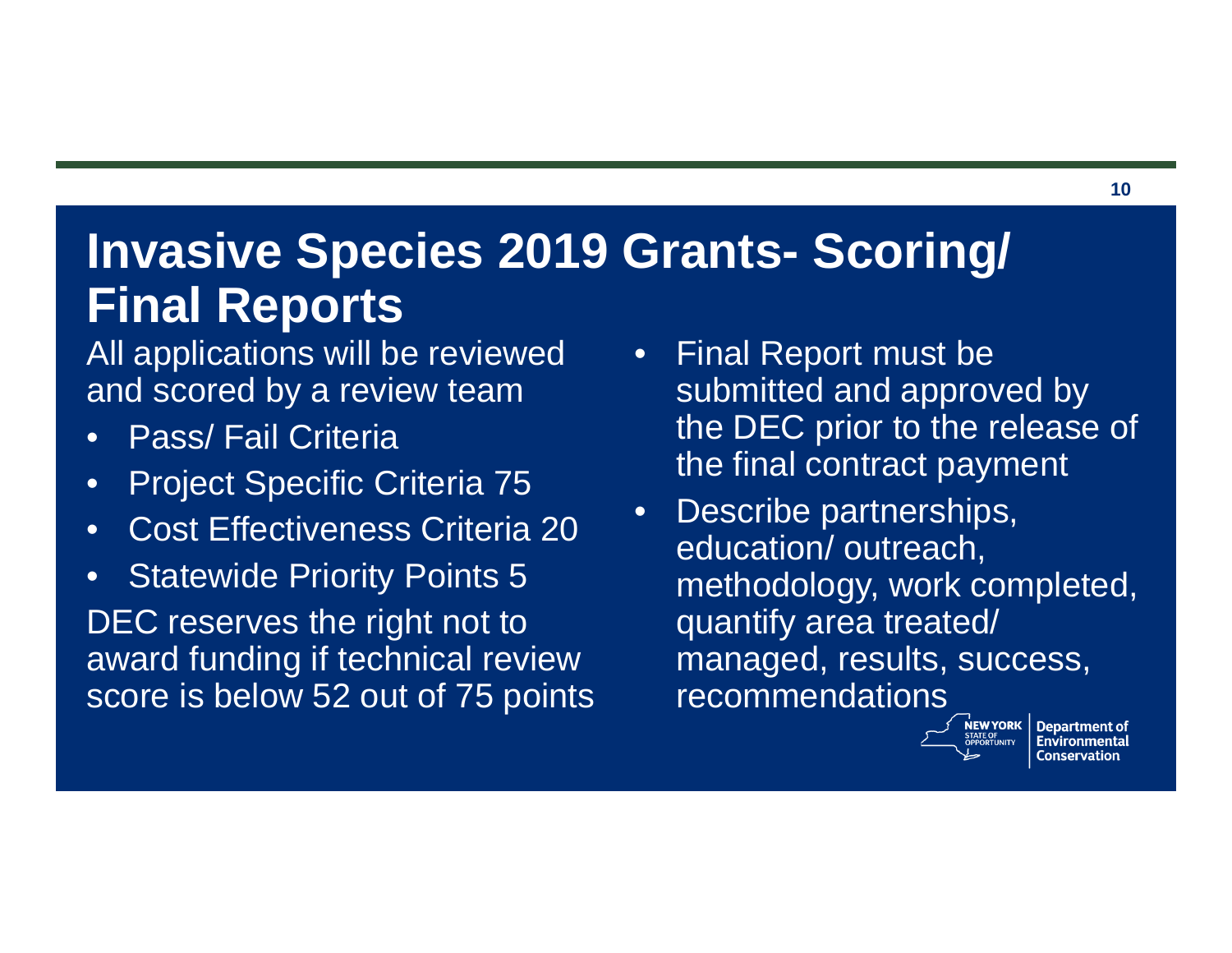### **Thank You**

David AdamsBiologist 2 (Ecology) 625 Broadway, Floor 5 Albany, NY 12233-4253 isinfo@dec.ny.gov 518-402-9425

**Connect with us:**Facebook: www.facebook.com/NYSDEC Twitter: twitter.com/NYSDECFlickr: www.flickr.com/photos/nysdec



**Department of** Environmental **Conservation**